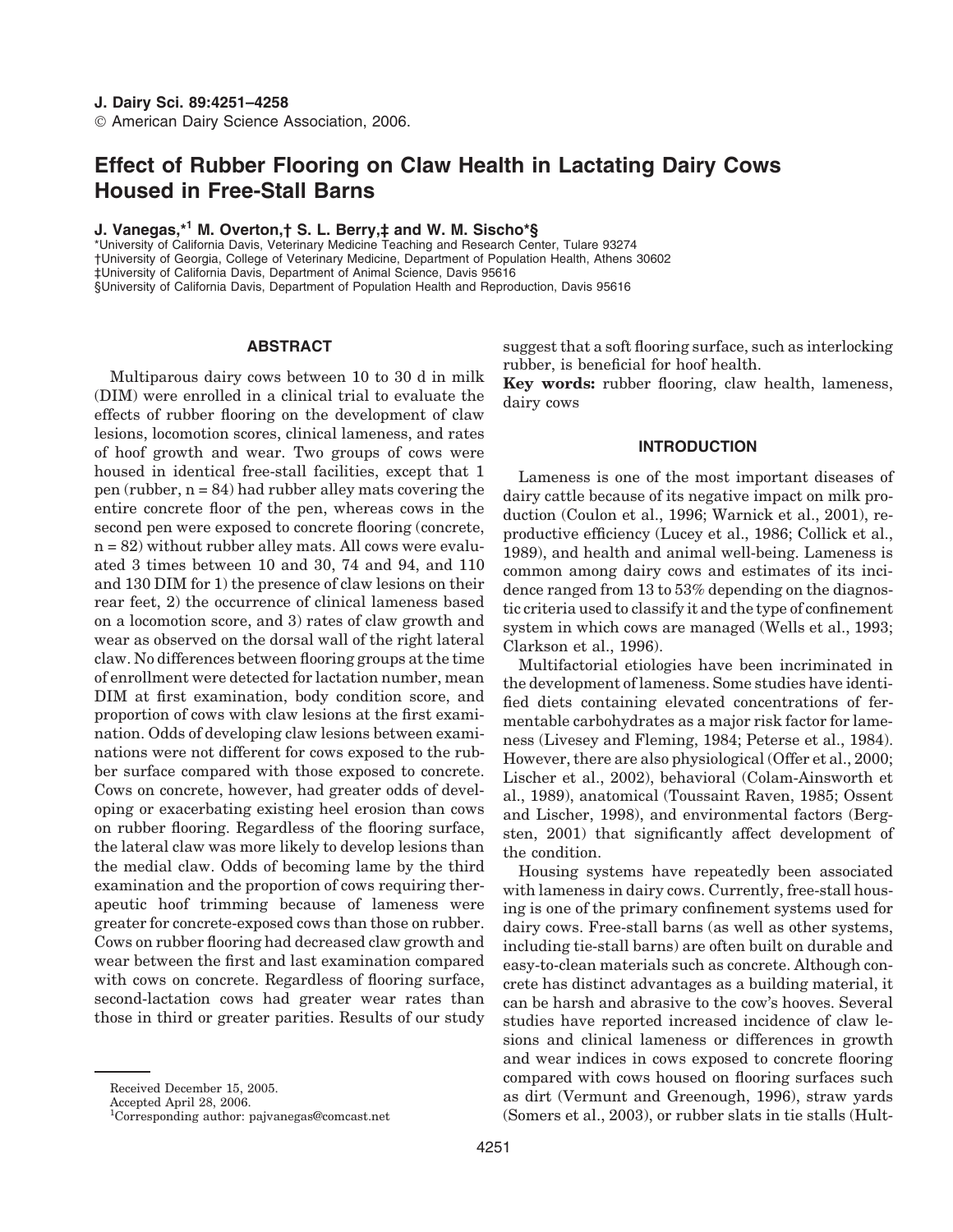gren and Bergsten, 2001). Others also have found that inadequate free-stall design and lack of bedding material increases incidence of lameness (Faull et al., 1996).

Many free-stall dairy operations currently have partial rubber flooring in their free-stall barns. Rubber floors are often installed in selective areas in which cows spend a significant amount of time standing or walking (i.e., feeding alleys and return walking lanes) with the perception that a softer surface will reduce pressure on the claws, reduce incidence of lameness, and lessen claw growth and wear. Despite the increased interest in and use of rubber flooring, however, few reports describe its effectiveness in preventing claw lesions and decreasing lameness. Recent studies using this type of flooring material have found improvements in claw health (Jungbluth et al., 2003) and the locomotion behavior of cows having different degrees of lameness (Telezhenko and Bergsten, 2005). Vokey et al. (2001) tested different feeding alley (concrete and rubber) and free-stall (concrete; mattress and sand) surfaces with a group of lactating dairy cows housed in a conventional free-stall barn. Although the combination of interlocking rubber alley surfaces with sand stalls was related to increased claw growth, the authors concluded that rubber alley surfaces did not prevent claw lesions. However, this study (Vokey et al., 2001) was possibly confounded by group differences in the average DIM and lactation number. This is of particular importance because previous studies have shown that incidence of lameness is greater during the first weeks after calving, and that a relationship exists between lameness and lactation number (Greenough and Vermunt, 1991; Offer et al., 2000). At this point, the evidence supporting the use of rubber mat flooring is not strong and does not directly address the effect of rubber flooring on claw health of the mature, early-lactation cow.

The objective of this study was to determine the effect of rubber alley mats on hoof health in multiparous cows. The specific outcomes we measured were the occurrence of claw lesions and clinical lameness, and hoof growth and wear in dairy cows exposed to rubber flooring compared with cows housed on concrete floors.

# **MATERIALS AND METHODS**

# *Herd and Cow Characteristics*

Cows enrolled in the study were part of a 950-cow, commercial Holstein free-stall dairy farm located in the central valley of California. Herd average 305-d milk production was approximately 11,000 kg per cow. Lactating cows were housed in free-stall barns and milked twice daily. Dry, prepartum, and postparturient cows were maintained in an open dirt exercise pen with shade structures. As part of the regular management of the dairy, the claws of all cows were trimmed at dry off by a professional hoof trimmer. After calving, all cows, regardless of lactation number, were moved to a fresh pen in which they were milked four times daily and their health was monitored for approximately 15 to 25 d. Subsequently, primiparous and multiparous cows were separated and moved to early-lactation pens, where they were housed for approximately 150 d. Cows in the dry and early-lactation pens were fed a TMR twice daily that met or exceeded NRC requirements for prepartum and early-lactation animals. Fresh cows were fed a similar TMR ration 3 times daily (NRC, 2001).

#### *Experimental Cows*

Cows were enrolled between October 2004 and February 2005. All multiparous cows between 10 and 30 DIM were eligible to be included in the study. Cows were excluded from the study when they presented a lameness score of 4 (lame) or 5 (severely lame). This score was determined using a 5-point locomotion scoring system based on posture and gait (Sprecher et al., 1997). Cows also were excluded if they presented a condition that required intervention therapy by the hoof trimmer (i.e., application of wood blocks or significant removal of claw horn to treat a hoof disease).

# *Housing Facilities for Study Cows*

The study cows were housed in a California-style, 4 row free-stall barn, with a roof slope of 4/12. The barn was oriented east to west with 2 identical free-stall pens separated by 8 m of feed alley. The basic flooring in both pens had identical concrete grooves, using an approximate 10-cm square pattern. Each pen had 580  $m<sup>2</sup>$  of walking surface including 3 crossover areas (one in the center and one at each end of the pen), 96 selflocking stanchions, 100 free stalls, and 3 water troughs located in the same relative location in each of the pens at the crossover areas. Free stalls in both pens were bedded and groomed twice weekly with dried cow manure on the same day during the morning milking. A water flushing system was run twice daily at approximately the same time to remove manure from the pens. Farm and study personnel were diligent in maintaining 100 to 105 cows in each pen during the study. Study personnel evaluated the management and care of freestall beds to ensure that pens were managed identically. Because pens were in the same barn, the solar exposure was similar in both pens. Similar numbers of ventilation fans were mounted above the self-locking stanchions in each pen and activated using the same ther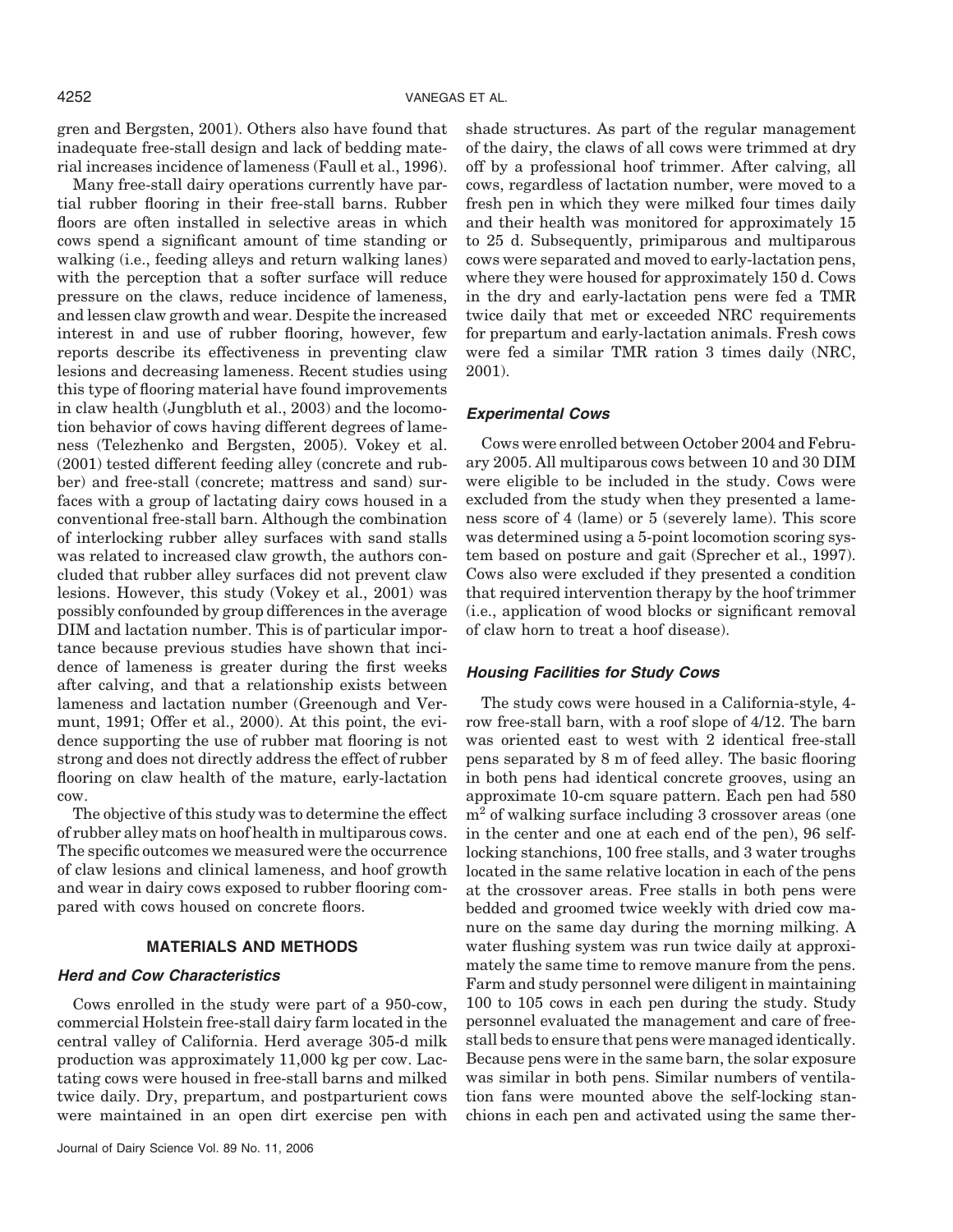mostat. It should be noted that the fans were used only during the last 2 mo of the study.

A single TMR balanced for mature, early-lactation cows was prepared and fed identically to cows in both pens. The TMR was delivered twice daily at approximately 0600 h and again at 1300 h. Feed was delivered to both pens one after the other with no interruption.

There were no differences in the time cows were locked in feedline stanchions between pens. Cows in both pens were locked once daily between 6:00 and 7:30 a.m. for reading of tail chalk and AI. Twice weekly, cows in both pens were locked for an additional hour to collect data for the study. All cows were locked and released from the feedline lockups at same time.

Study cows were milked twice daily. Because cows were housed in the same barn, the distance to the milking center was identical for each pen. The milking process was identical for each cow and included udder washing in a wash pen and drying in a drip pen. Cows were moved to the milking center approximately 20 to 30 min before their scheduled milking time to allow enough time for udder preparation. Total time for a pen of cows to be moved and returned to the pen was approximately 1.5 h and was identical for both pens. The pens within the barn were milked consecutively.

For the study, the south-side pen was randomly selected to have the rubber alley mats (Animat, Saint-Elie d'Orford, Quebec City, Canada) installed to cover the entire concrete floor of the pen (rubber), whereas flooring on the north-side pen was left unchanged (concrete).

#### *Experimental Design*

On a weekly basis, dairy cows between 10 and 30 DIM were allocated randomly to each of the 2 study groups (rubber vs. concrete) by using a computer-based random number generator (Microsoft Excel, Microsoft Corporation, Redmond, WA) in a fixed randomization method (Meinert and Tonascia, 1986). No additional stratification was attempted in the allocation process. At the time of enrollment, rear claws of all cows were trimmed based on the Dutch 5-step method (Shearer and van Amstel, 2001) and evaluated for the presence of rear claw lesions. In addition, each cow was assigned a clinical lameness score using a 5-point scoring system (Sprecher et al., 1997) and a BCS using a 5-point BCS scale (Ferguson et al., 1994). To measure growth and wear during the course of the study, the lateral claw of the right rear foot was marked on the dorsal wall with a soldering iron 3 cm below the periople. Growth was measured as the change in distance from the distal periople to the mark and wear as the change in distance from the mark to the tip of the toe. During the study,



**Figure 1.** Diagrammatic representation of the bovine foot and zones used in evaluating hoof lesions, adapted from a study evaluating the impact of rubber flooring on hoof health (adapted from Shearer et al., 2004). Reprinted by permission of the American Association of Bovine Practitioners.

cows were evaluated at enrollment, and twice during the study follow-up, between 74 and 94, and 110 and 130 DIM.

# *Assessment of Claw Health*

For claw health evaluations, the palmar surface of the claw was divided into 6 zones (Figure 1). Approximately 1 mm of solar horn was pared to create a clean surface to visualize lesions. Claw lesions were classified as sole hemorrhages (blood-stained areas on the horn of the sole), digital dermatitis (superficial dermatitis located on the plantar aspect of the foot between the bulbs of the heels), interdigital dermatitis (superficial dermatitis located in the interdigital space), heel erosion (erosion of the bulbs), interdigital phlegmon (foot rot: necrotizing infection of the skin and underlying soft tissues in the interdigital space), interdigital fibroma (korn, hyperplasia of the interdigital skin), sole ulcers (a full thickness defect in the sole with dermis visible), vertical wall cracks (vertical cracks anywhere on the wall), sole separation (widening of the white line area), and sole or white line abscesses (septic localized infection on the horn of the sole or white line with accumulation of purulent fluid).

Because the person evaluating the lesions in the field was not blinded to treatment allocation during the different observation periods, we evaluated the independence of claw scoring by taking digital photographs of every cow's rear claws for future rescoring. At the end of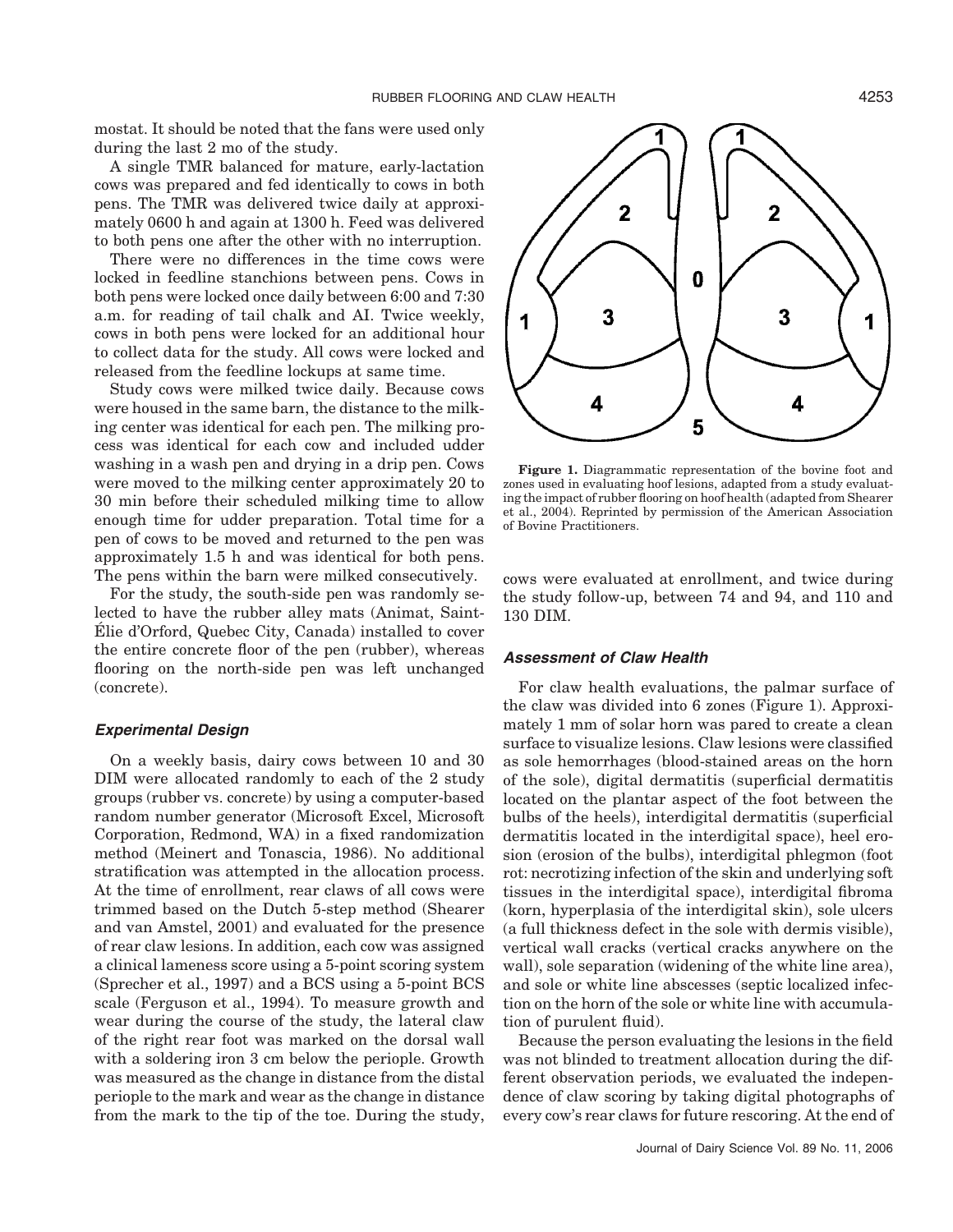the study, the on-farm evaluator, blinded to treatment allocation, scored claws based on the digital images. The same scoring system used in the field evaluations was used for the blinded evaluation.

#### *Locomotion Scoring*

At each of the observation periods, the locomotion score of each cow was determined. This score was determined using a 5-point locomotion scoring system based on posture and gait (Sprecher et al., 1997). Cows were evaluated in their assigned pens during the morning lockup. Two people participated in the evaluation. One person was assigned to free the cow to be evaluated from the headlock while the other person, inside the pen, evaluated the cow from the side and rear when she moved away from the lockups. Every cow was evaluated in her assigned pen by the same person each time.

Before the start of the study, the principal investigator trained the herdsman, assistant herdsman, and hoof trimmer on locomotion scoring and (for the hoof trimmer) identification of the different claw lesions. During the study, any cow observed to be lame (locomotion score ≥4) by farm personnel was separated and presented to the professional hoof trimmer for further evaluation and treatment. Lameness was detected by farm personnel in the parlor during milking or in the free stalls while cows were inseminated or being pushed to the milking parlor, or both. This information was used to assess incidence of clinical lameness observed by the farm workers.

#### *Statistical Analyses*

For analysis purposes, intervals between examinations were denoted as:  $INT1 = period$  between enrollment and the second examination;  $INT2$  = period between the second and third examinations; and **INT3** = period between the first and third examinations. Because of herd management decisions, intervals between observations were not evenly spaced, with the time between enrollment and the second exam being 64 d, and the interval between the second and third exam being 36 d. Statistical models for each outcome were repeated for each of the intervals.

Severity of claw lesions was determined at every examination and calculated as the number of lesions occurring in all the zones of both rear feet of each cow. Based on 4 areas of the claw and 2 areas on their surrounding hoof tissue, along with 10 different claw lesions (6 occurring on the claw and 4 on the soft tissues), the maximum severity score for both rear claws was 34.

Severity values from the first examination were subtracted from the severity values at the second and third evaluations, and the final calculation was categorized into 3 levels: 1) "better," when severity of the lesions decreased by the second or third examination; 2) "same," when severity of the claw lesions was the same between exams; and 3) "worse," when severity of the lesions increased on subsequent examinations. Logistic regression was used to determine the between-examination odds ratio for being in an ordinal category of "better," "same," or "worse." Because the effect of rubber mats may be differential on lesion type, all analyses were also conducted stratified by lesion.

Pearson's correlations (r) were determined between claw scores observed on the farm and claw scores observed in the digital pictures conditional on experimental group.

Based on the locomotion scores at each observation period, cows were categorized into 2 groups: "not lame" when the cow had a locomotion score of 1 or 2, and "lame" when the locomotion score was ≥3. For each cow, an outcome variable was created based on the difference in locomotion scores at the beginning and end of the study interval. Cows beginning the evaluation period as "lame" were categorized as "improved" or "still lame." Cows categorized as "not lame" at the beginning of the interval were categorized as "became lame" or "still not lame." For each category of cows (lame or not lame), a logistic model was used to calculate the betweenexamination odds ratio for "became lame" relative to "still not lame" and "improved" relative to "still lame," conditional on the type of floor surface. Growth and wear rates between examinations conditional on the type of floor surface were analyzed using a GLM.

In all statistical analyses, floor surface (rubber or concrete) was the main effect evaluated and was forced into all models. Lactation number (second, third, or fourth and greater), DIM at the time of each evaluation, and interaction between pen and lactation number were evaluated as potential confounders. A stepwise selection method was used to include or exclude the terms into the model. Contribution of the different variables was tested for significance using a partial *F*-test or Wald statistic. Based on these statistics, the final models retained only variables that were significant ( $P \leq 0.05$ , with the exception of the treatment main effects).

#### **RESULTS**

A total of 204 lactating dairy cows were initially enrolled in the study, with 166 cows completing the 3 examinations (rubber  $= 84$  and concrete  $= 82$ ). Thirtyeight cows  $(19%)$  did not complete the study (rubber = 18 and concrete = 20). Reasons for not completing the study were: 1) early movement from the study pens to a bull breeding pen (rubber  $= 7$ ; concrete  $= 11$ ) and 2)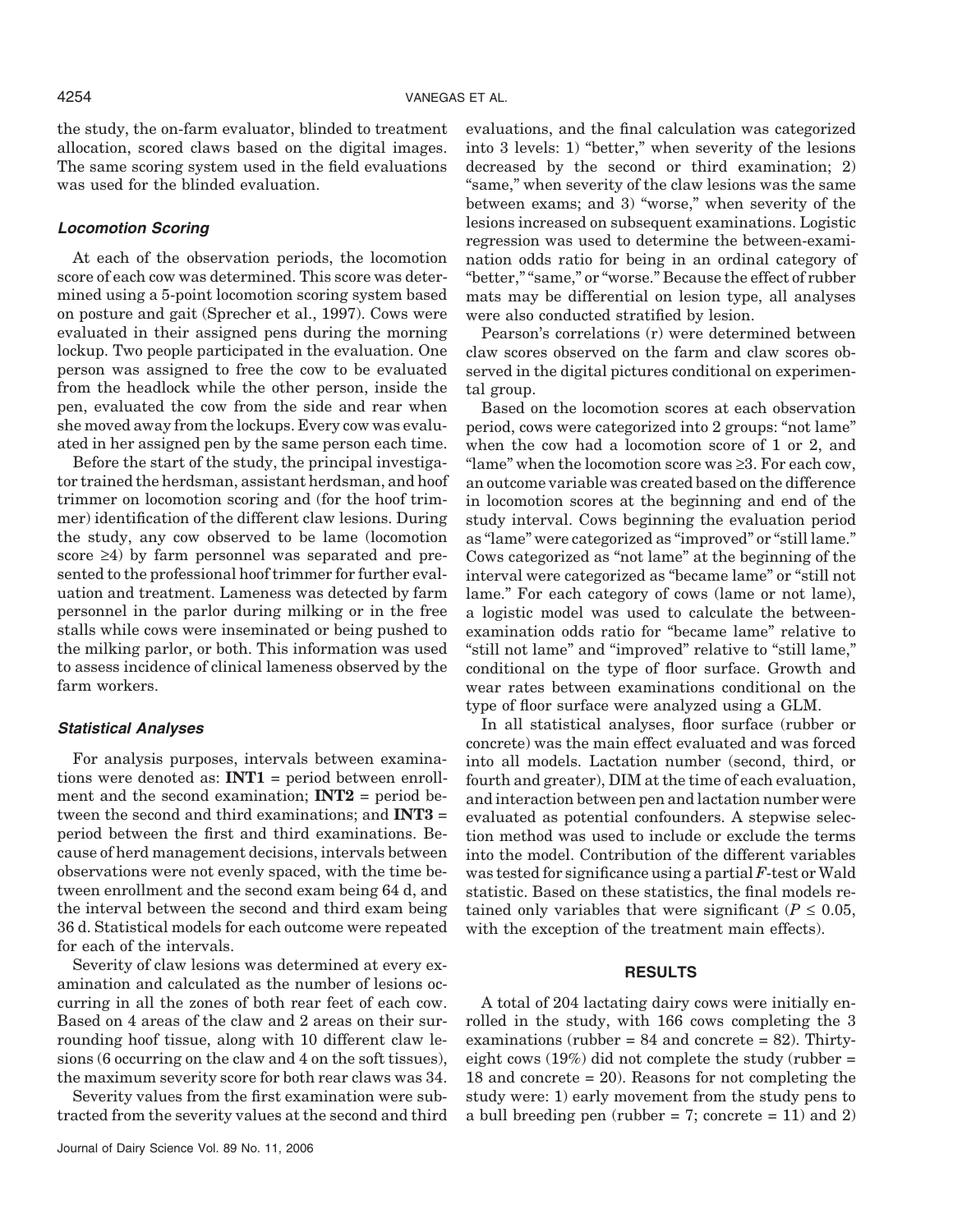sale or death (rubber  $= 11$ ; concrete  $= 9$ ). No significant differences between flooring types for cows at enrollment were observed for lactation number, BCS, and mean DIM at first examination. Using the cow as the unit of analysis, we found 13 (15.5%) and 14 (17.1%) of the rubber- and concrete-exposed cows, respectively, to have no claw lesions during the first examination. For those having lesions, sole hemorrhages were present on 63 and 62%, heel erosion on 56 and 60%, white line separation on 12 and 7%, digital dermatitis on 1 and 6%, and vertical fissures on 2 and 4% of the cows assigned to rubber or concrete flooring, respectively.

#### *Claw Lesion Scores*

Good agreement ( $r_s = 0.88$ ) occurred between claw lesions scored in the field and claw lesions scored by the use of digital photographs. More important, no differences in the agreement between study groups  $(r_{\text{concrete}} = 0.88, r_{\text{rubber}} = 0.88)$  were detected, indicating no observer bias in the field evaluations. Because we felt the quality of the field evaluations was greater than those from the digital pictures, we used the field data for all analyses.

Overall, the odds of claw lesions at INT1, INT2, or INT3 of "not improving" or "becoming worse" did not differ for cows exposed to the rubber surface compared with those exposed to the concrete surface  $[OR_{INT1} =$ 1.15, 95% CI = 0.75 to 1.78; OR<sub>INT2</sub> = 0.93, 95% CI = 0.63 to 1.36; OR<sub>INT3</sub> = 1.01, 95% CI = 0.66 to 1.57 (where  $OR = odds ratio and CI = confidence interval$ . This response was not affected by lactation number, claw, or severity of the lesion at first examination or DIM at the time of the examination. When data were analyzed by lesion type for heel erosions, however, cows on concrete were more likely to have "no improvement" or "worsen" on follow-up exams than cows on rubber. This effect was observed at INT1 and INT3, for which the odds ratios were  $3.9 (95\% \text{ CI} = 1.53 \text{ to } 10.2)$  and  $3.6$  $(95\% \text{ CI} = 1.45 \text{ to } 9.14)$ , respectively. No differences were observed for other lesions such as hemorrhage, sole ulcer, or digital dermatitis.

Regardless of the flooring surface, the lateral claw was more likely to have more severe claw lesion scores than the medial claw. This was true for all 3 intervals of evaluation  $(OR_{INT1} = 2.1, 95\% \text{ CI} = 1.28 \text{ to } 3.41;$  $OR_{INT2} = 3.02, 95\% \text{ CI} = 1.98 \text{ to } 4.68; OR_{INT3} = 4.78,$  $95\%$  CI = 2.4 to 9.55), respectively.

#### *Clinical Lameness*

Study cows that were determined to be lame (locomotion score ≥4) by on-farm personnel were treated by the hoof trimmer. Because some of these cows were treated but were removed from the study before they completed their 3 examinations, the total number of cows enrolled in each group was used for this analysis. More  $(OR =$ 1.73,  $95\%$  CI = 0.98 to 3.08) cows were treated for lameness in the concrete group (26 out of 102) than in the rubber group (15 out of 102).

#### *Locomotion Scores*

At enrollment, 62 (37.3%) of the cows were categorized as "lame" (locomotion score of 3): 30 cows (36%) in the rubber-exposed pen and 32 cows (39%) in the concrete-exposed pen. For those categorized as "not lame" at the start of an examination interval, cows on concrete flooring were approximately  $5 (95\% \text{ CI} = 1.8)$ to 13.7) times more likely to be diagnosed as lame at INT3 than cows on rubber flooring. No differences were observed at any of the other examination intervals (OR- $I_{\text{INT1}} = 2.5, 95\% \text{ CI} = 0.97 \text{ to } 6.37; \text{ OR}_{\text{INT2}} = 1.79, 95\%$  $CI = 0.57$  to 5.65).

For cows categorized as "lame" at the start of an examination interval, cows on the rubber flooring were as likely to remain lame as cows on the concrete floor  $(OR_{INT1} = 4.21, 95\% \text{ CI} = 0.90 \text{ to } 19.73; OR_{INT2} = 1.77,$ 95% CI = 0.51 to 6.21; OR<sub>INT3</sub> = 1.32, 95% CI = 0.31 to 5.64). Regardless of the flooring surface, however, second-lactation cows were  $13.5 (95\% \text{ CI} = 2.02 \text{ to } 91.28)$ and 10.6 (95% CI = 2.18 to 51.70) times more likely to improve their locomotion scores compared with fourth and greater lactation cows at INT1 and INT3, respectively. A similar response was not observed during the shorter INT2 interval (OR =  $4.1$ ,  $95\%$  CI = 0.90 to 17.35).

#### *Growth and Wear*

Cows on the rubber flooring had less  $(P < 0.05)$  claw wear during INT3 than did the concrete flooring group (Table 1). The same trends were observed for INT1 and INT2, but they were not significant. Regardless of the flooring surface during INT1 and INT3, an effect of lactation on claw wearing rates was detected in which second-lactation cows had more  $(P < 0.05)$  wear than fourth and greater lactation cows (Table 1).

A significant effect of the flooring surfaces on the growth rates was detected between the different examinations (Table 2). During INT2 and INT3, cows on the rubber flooring had less  $(P < 0.05)$  claw growth compared with the cows exposed to concrete floors. Contrary to wearing rates, no effect of lactation number on claw growth rates was detected.

#### **DISCUSSION**

# *Claw Lesions*

No overall difference was detected in the probability of having more claw lesions for cows housed on rubber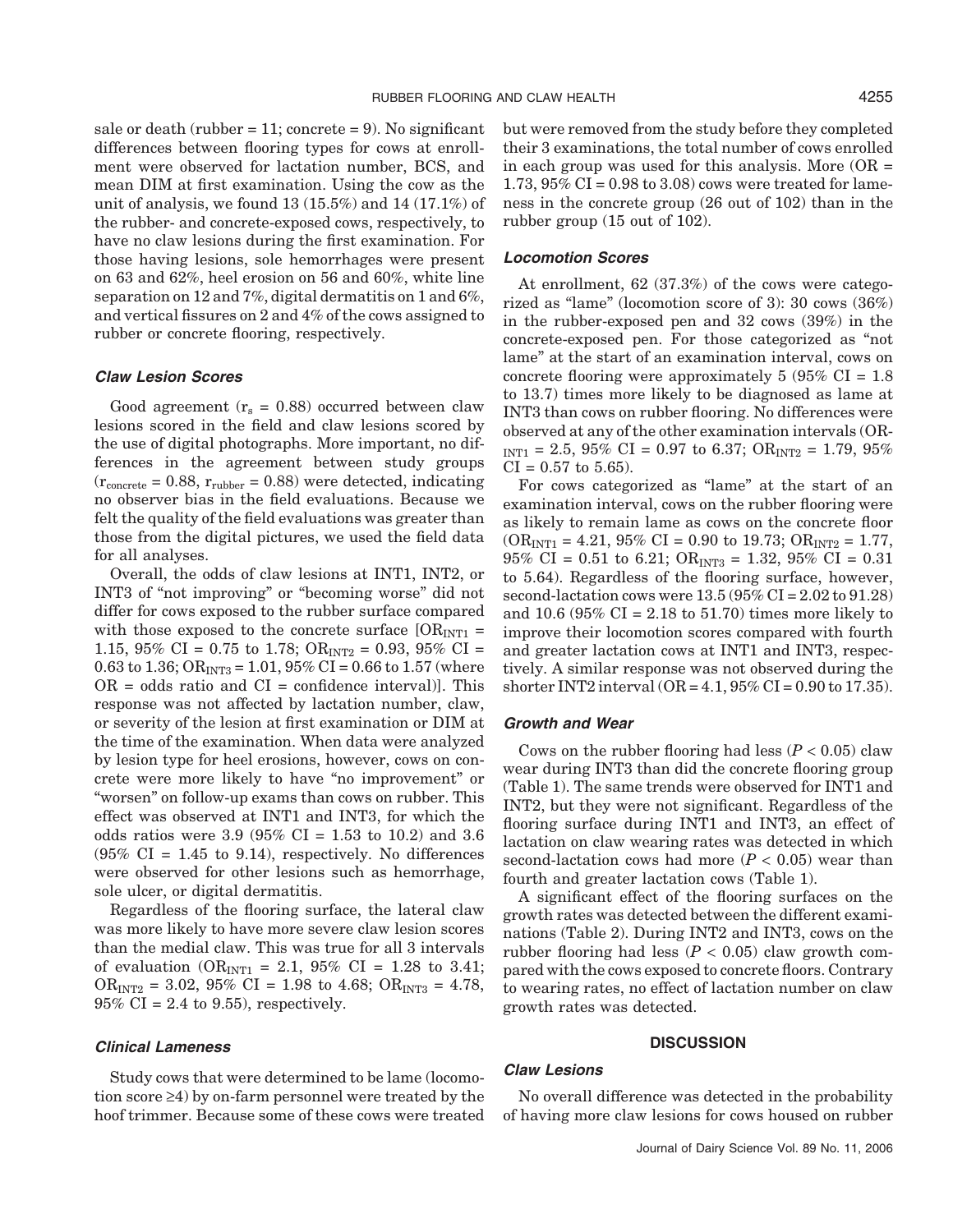**Table 1.** Mean wear rates (mm/mo) for mature lactating dairy cows housed in free-stall barns under 2 different flooring conditions (rubber or concrete) during early lactation

| Item      | Examination period <sup>1</sup> |      |                   |      |                      |      |  |  |
|-----------|---------------------------------|------|-------------------|------|----------------------|------|--|--|
|           | INT1                            |      | INT2              |      | INT3                 |      |  |  |
|           | Mean                            | SE   | Mean              | SE   | Mean                 | SE   |  |  |
| Flooring  |                                 |      |                   |      |                      |      |  |  |
| Rubber    | $2.26^{\rm a}$                  | 0.14 | 3.87 <sup>a</sup> | 0.25 | 2.80 <sup>a</sup>    | 0.11 |  |  |
| Concrete  | 2.58 <sup>a</sup>               | 0.13 | 4.40 <sup>a</sup> | 0.24 | 3.21 <sup>b</sup>    | 0.11 |  |  |
| Lactation |                                 |      |                   |      |                      |      |  |  |
| 2         | $2.84^{\rm a}$                  | 0.13 | $4.43^{\rm a}$    | 0.24 | 3.28 <sup>a</sup>    | 0.11 |  |  |
| 3         | $2.43^{b}$                      | 0.19 | 3.91 <sup>a</sup> | 0.35 | $2.98$ <sup>sb</sup> | 0.16 |  |  |
| $\geq 4$  | 2.00 <sup>b</sup>               | 0.17 | 4.07 <sup>s</sup> | 0.31 | 2.74 <sup>b</sup>    | 0.15 |  |  |

a,bMeans within row having different superscript letters differ  $(P < 0.05)$ .

 $1'INT1$  = interval between enrollment and second examination; INT2 = interval between second and third examinations; INT3 = interval between enrollment and third examination.

flooring compared with cows maintained on concrete floors. However, when data were analyzed by lesion type, cows on concrete had a greater probability of having more heel erosions by the third examination compared with cows on rubber flooring. Although reports in the literature suggest that use of soft flooring materials such as rubber slats (Hultgren and Bergsten, 2001; Jungbluth et al., 2003) and straw yards (Somers et al., 2003) decrease the incidence and severity of claw lesions, our results agree with those of a previous study (Vokey et. al, 2001) evaluating an interlocking rubber flooring system that did not find an effect of the floor surface on the overall presence of claw lesions.

Previous studies reported an association between occurrence of heel erosions and digital dermatitis when housing environments were not hygienic (Bergsten and Pettersson, 1992; Philipot et al., 1994; Hultgren and

**Table 2.** Mean growth rates (mm/mo) for mature lactating dairy cows housed in free-stall barns under 2 different flooring conditions (rubber or concrete) during early lactation

| Item      | Examination period <sup>1</sup> |      |                     |      |                   |      |  |  |
|-----------|---------------------------------|------|---------------------|------|-------------------|------|--|--|
|           | INT <sub>1</sub>                |      | INT <sub>2</sub>    |      | INT <sub>3</sub>  |      |  |  |
|           | Mean                            | SE   | Mean                | SE   | Mean              | SE   |  |  |
| Flooring  |                                 |      |                     |      |                   |      |  |  |
| Rubber    | $4.50^{\rm a}$                  | 0.16 | 5.30 <sup>a</sup>   | 0.46 | $4.71^{\rm a}$    | 0.11 |  |  |
| Concrete  | 4.34 <sup>a</sup>               | 0.15 | $6.53^{b}$          | 0.45 | 5.03 <sup>b</sup> | 0.11 |  |  |
| Lactation |                                 |      |                     |      |                   |      |  |  |
| 2         | $4.54^{\rm a}$                  | 0.15 | $6.44^{\rm a}$      | 0.44 | 5.00 <sup>a</sup> | 0.11 |  |  |
| 3         | 4.20 <sup>a</sup>               | 0.23 | 5.96 <sup>a</sup>   | 0.63 | 4.86 <sup>a</sup> | 0.15 |  |  |
| >4        | $4.53^{\rm a}$                  | 0.19 | $5.35^{\mathrm{a}}$ | 0.56 | 4.74 <sup>a</sup> | 0.14 |  |  |

a,bMeans within row having different superscript letters differ (*P*  $< 0.05$ ).

 $1'INT1$  = interval between enrollment and second examination;  $INT2 = interval between second and third expansions; INT3 =$ interval between enrollment and third examination.

Bergsten, 2001). Increased foot problems may occur when cows' feet are excessively exposed to manure and urine, which increases the risk for the development of these 2 conditions. In our study, cows were maintained in free-stall barns that were designed and managed identically (i.e., floors were cleaned by a water flushing system 2 to 3 times daily and free stalls were bedded and groomed twice weekly). This management ensured that cows in our study were under the same manure and urine exposure. Our study indicates that floor surface also may have an independent effect on the occurrence of heel erosions.

Our finding of no difference in the number of claw lesions (except for heel erosions) between flooring types might have been affected by several factors. We focused on multiparous cows, of which only 15 to 18% had no claw lesions at the time of enrollment. Because of the elevated prevalence of preexisting claw lesions, our ability to detect differences in the development of subsequent claw lesions may have been compromised. Our study included only multiparous cows and we evaluated hoof health during the first 120 DIM. In studies in which the claw health of primiparous and multiparous cows has been evaluated, the recovery time from various claw lesions occurring around calving differed among lactation numbers, with first-lactation cows having a faster recovery from claw lesions than older cows (Greenough and Vermunt, 1991). In another study, the peak of lesion development after calving in first-lactation cows occurred at approximately 112 DIM, compared with 140 to 189 DIM peak for multiparous cows (Offer et al., 2000). It is possible that the follow-up evaluation period in our study (including only multiparous cows) was not long enough to allow significant changes in the development or recovery of claw lesions, or both.

Our approach to scoring claw health, which scored the lesion as present or absent rather than scoring its relative severity, would underestimate the effect of flooring if its main benefit was decreasing severity rather than preventing lesions. In a previous study, a system of evaluating severity was described (Greenough and Vermunt, 1991). A lesion such as sole hemorrhages was scored as: 0) no lesion, 1) slight discoloration, 2) moderate hemorrhages, 3) severe hemorrhages, and 4) exposed corium. We decided that evaluating the severity of a lesion under the study conditions would be difficult to replicate across all the evaluation periods and made no attempt to do more than to note the presence or absence of the lesion.

# *Locomotion Scores*

For the group of cows scored as "not lame" during the first examination, the likelihood of becoming lame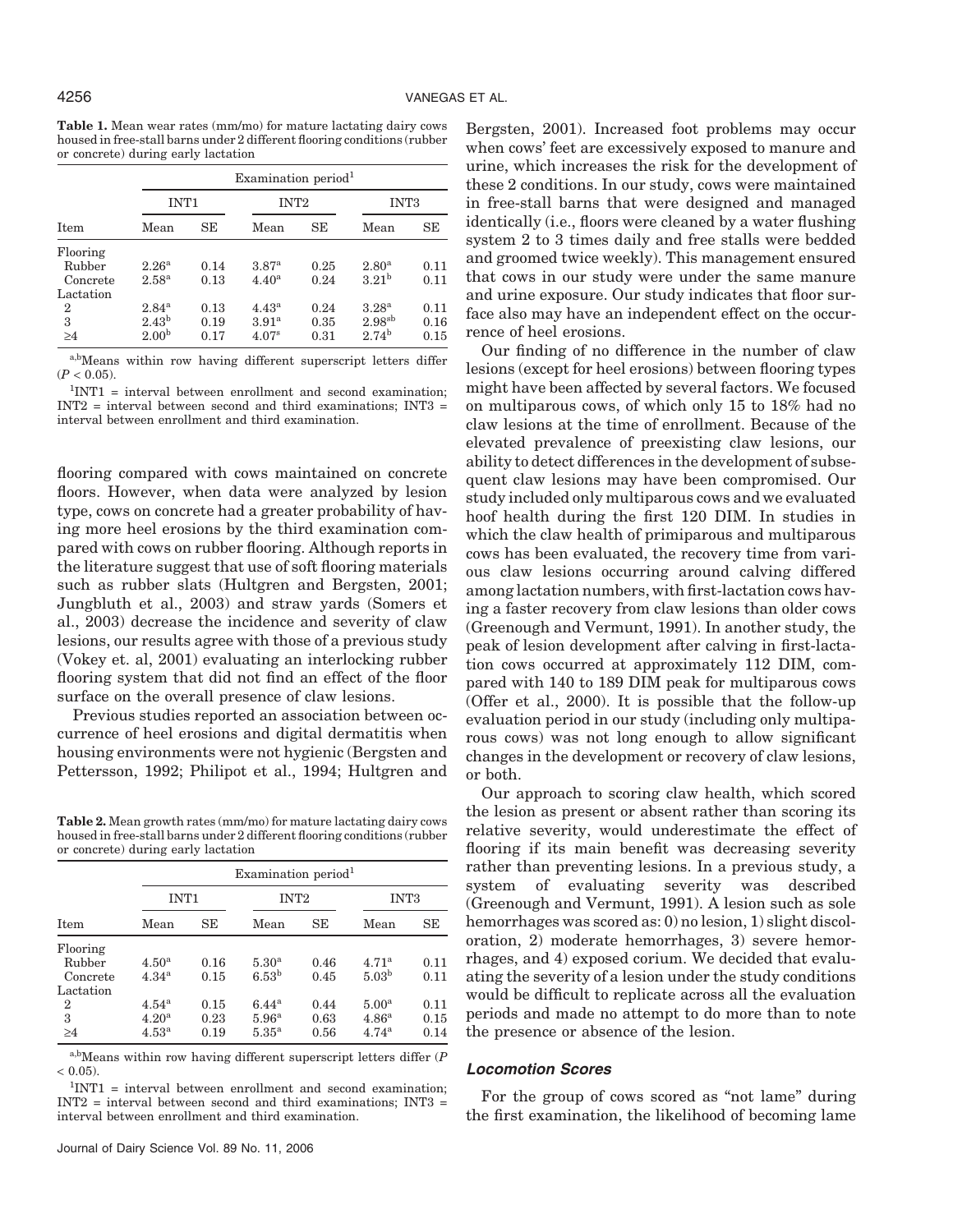by the end of the study was greatest for cows on concrete floors compared with those on the rubber flooring. In addition, cows tended to be detected and treated more for lameness by the farm personnel when they were housed on concrete than on rubber flooring. Interestingly, regardless of the walking surface, the secondlactation cows diagnosed as "lame" during the first examination had a greater probability of improving their locomotion scores over time. In another study that evaluated the development of clinical lameness in cows housed on rubber flooring early in lactation, Vokey et al. (2001) found no difference in the cumulative incidence of clinical lameness among cows exposed to 3 different stall types (concrete, rubber mattresses, and sand) and 2 different flooring materials (concrete and rubber). Although these results differed from the ones in our study, their study may have confounded DIM with lactation number among some of their study groups.

# *Claw Growth and Wear*

Greater rates of growth and wear observed for cows exposed to concrete in our study are in agreement with a previous report that showed both growth and wear affected by the abrasiveness of the flooring surfaces (Camera and Gravet, 1971). In a previous study, cows housed indoors on concrete had more claw growth and wear compared with cows housed outside on pasture environments (Hahn et al., 1986). Under normal physiological conditions, the claw is expected to grow and wear at similar rates (Vermunt and Greenough, 1995), with approximately 0.4 to 0.5 cm of claw growth per month (Prentice, 1973). In our study, we not only observed greater rates of growth than wear, but also greater values for both rates as lactation progressed. Our observations indicate that claw growth and wear are not uniform and can be affected not only by characteristics of the flooring surface, but also by DIM. This supports the findings of Hahn et al. (1986), who suggested that claw development is a dynamic process after parturition.

Further studies in which the claws of lactating dairy cows are measured for a longer period of time are necessary to better understand the growth and wear patterns of the claws through an entire lactation. In addition, it is of interest to determine whether the increased growth observed in our study for cows on concrete during INT2 would continue throughout lactation, and if so, how much this additional growth influences not only claw shape, but also overall hoof health.

# **CONCLUSIONS**

Our study indicated that cows on concrete had a greater risk of developing heel erosions, were more likely to become lame during the study period, and had increased rates of claw growth and wear. These results indicate that a softer flooring surface such as interlocking rubber is beneficial for hoof health. However, future research should follow cows for a longer period during lactation to determine the long-term effect of different flooring surfaces on claw health.

# **ACKNOWLEDGMENTS**

This study was funded by research grants from the Center for Food Animal Health (CFAH; University of California, Davis, School of Veterinary Medicine) and the American Association of Bovine Practitioners. Additional material support was provided by Animat. The authors gratefully acknowledge the cooperating dairy farm for their support of and assistance with this project.

## **REFERENCES**

- Bergsten, C. 2001. Effects of conformation and management system on hoof and leg diseases and lameness in dairy cows. Vet. Clin. North Am. Food Anim. Pract. 17:1–23.
- Bergsten, C., and B. Pettersson. 1992. The cleanliness of cows in tied stalls and the health of their hooves as influenced by the use of electric trainers. Prev. Vet. Med. 13:229–238.
- Camera, S., and H. O. Gravet. 1971. Investigations on hoof abrasions in cattle. Zuchtungskunde 43:111–125.
- Clarkson, M. J., D. Y. Downham, W. B. Faull, J. W. Hughes, F. J. Manson, J. B. Merritt, R. D. Murray, W. B. Russell, J. E. Sutherst, and W. R. Ward. 1996. Incidence and prevalence of lameness in dairy cattle. Vet. Rec. 138:563–567.
- Colam-Ainsworth, P., G. A. Lunn, R. C. Thomas, and R. G. Eddy. 1989. Behaviour of cows in cubicles and its possible relationship with laminitis in replacement dairy heifers. Vet. Rec. 125:573– 575.
- Collick, D. W., W. R. Ward, and H. Dobson. 1989. Associations between types of lameness and fertility. Vet. Rec. 125:103–106.
- Coulon, J. B., F. Lescourret, and A. Fonty. 1996. Effect of foot lesions on milk production by dairy cows. J. Dairy Sci. 79:44–49.
- Faull, W. B., J. W. Hughes, M. J. Clarkson, D. Y. Downham, F. J. Manson, J. B. Merritt, R. D. Murray, W. B. Russell, J. E. Sutherst, and W. R. Ward. 1996. Epidemiology of lameness in dairy cattle: The influence of cubicles and indoor and outdoor walking surfaces. Vet. Rec. 139:130–136.
- Ferguson, J. D., D. T. Galligan, and N. Thomsen. 1994. Principal descriptors of body condition score in Holstein cows. J. Dairy Sci. 77:2695–2703.
- Greenough, P. R., and J. J. Vermunt. 1991. Evaluation of subclinical laminitis in a dairy herd and observations on associated nutritional and management factors. Vet. Rec. 128:11–17.
- Hahn, M. V., B. T. McDaniel, and J. C. Wilk. 1986. Rates of hoof growth and wear in Holstein cattle. J. Dairy Sci. 69:2148–2156.
- Hultgren, J., and C. Bergsten. 2001. Effects of a rubber-slatted flooring system on cleanliness and foot health in tied dairy cows. Prev. Vet. Med. 52:75–89.
- Jungbluth, T., B. Benz, and H. Wandel. 2003. Soft walking areas in loose house systems for dairy cows. Pages 171–177 in Proc. Dairy Housing Conf., Forth Worth, TX. Am. Soc. Agric. Eng., St. Joseph, MI.
- Lischer, C., P. Ossent, M. Raber, and H. Geyer. 2002. Suspensory structures and supporting tissues of the third phalanx of cows and their relevance to the development of typical sole ulcers (Rusterholz ulcers). Vet. Rec. 151:694–698.